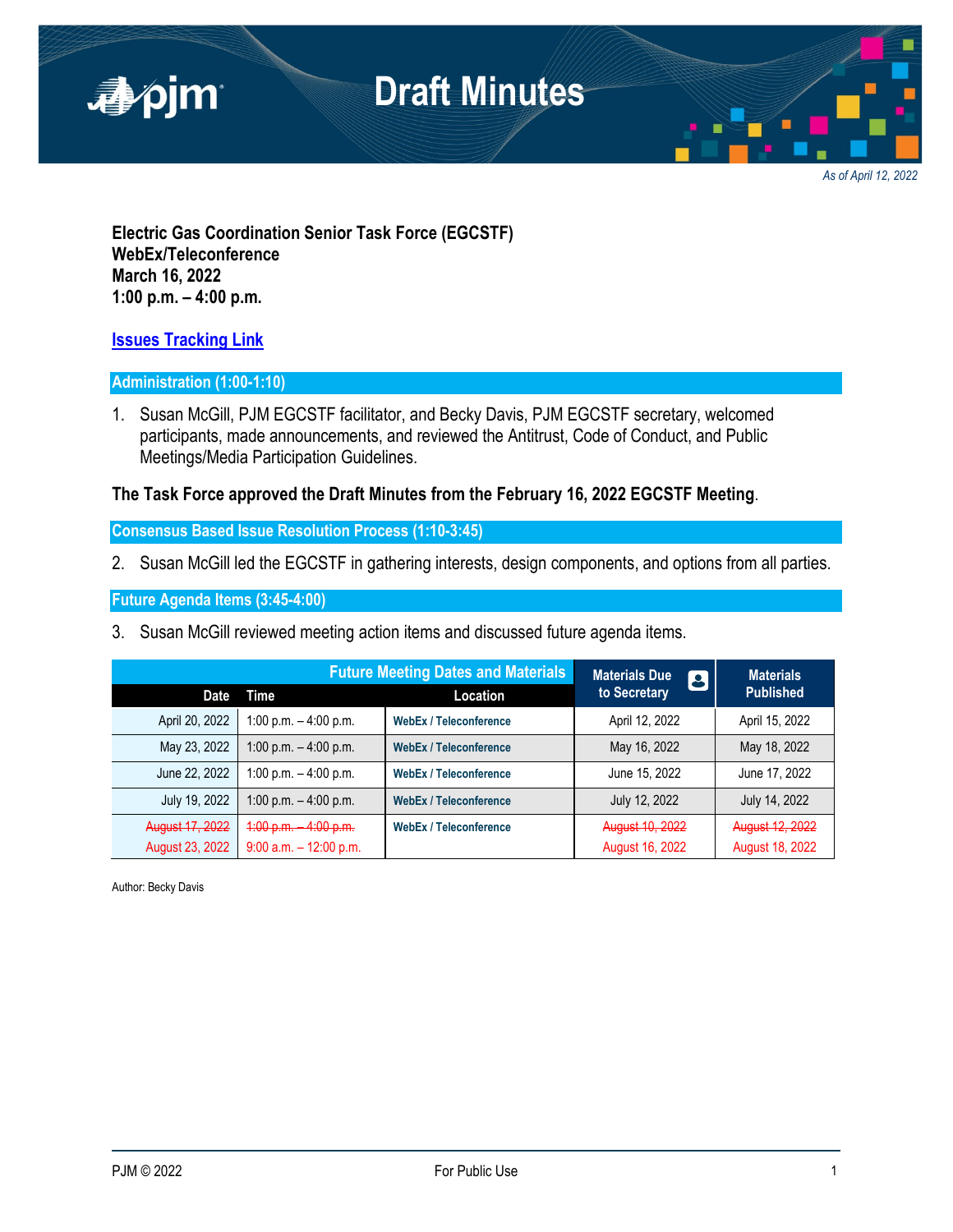

# **Draft Minutes**

*As of April 12, 2022*

| Last Name     | <b>First Name</b> | Company Name                                                | Sector                      |
|---------------|-------------------|-------------------------------------------------------------|-----------------------------|
| Agen          | Matthew           | American Gas Association                                    | None                        |
| Bagot         | Nancy             | <b>Electric Power Supply Association</b>                    | None                        |
| Barker        | Jason             | Exelon Business Services Company, LLC                       | <b>Generation Owner</b>     |
| Benchek       | James             | American Transmission Systems, Inc.                         | <b>Transmission Owner</b>   |
| <b>Brault</b> | Mary Beth         | Old Dominion Electric Cooperative                           | Electric Distributor        |
| <b>Bryson</b> | Michael           | PJM Interconnection                                         | None                        |
| Callen        | Zachary           | Illinois Commerce Commission                                | None                        |
| Cao           | Roger             | PJM Interconnection                                         | None                        |
| Carmean       | Gregory           | Organization of PJM States, Inc.                            | None                        |
| Cerchio       | Gerard            | <b>Monitoring Analytics</b>                                 | None                        |
| Chang         | Sean              | Shell Energy North America (US), L.P.                       | Other Supplier              |
| Christopher   | Mahila            | Public Utilities Commission of Ohio                         | None                        |
| Corash        | Richard           | PSEG Energy Resources and Trade LLC                         | Other Supplier              |
| Croop         | Danielle          | PJM Interconnection                                         | None                        |
| Davies        | Steve             | Indiana Utility Regulatory Commission                       | None                        |
| Davis         | Elizabeth         | PJM Interconnection                                         | None                        |
| Davis         | James             | Dominion Energy Generation Marketing, Inc.                  | <b>Generation Owner</b>     |
| Dibble        | Jay               | Calpine Energy Services, L.P.                               | <b>Generation Owner</b>     |
| Dillon        | Matthew           | <b>UGI Development Company</b>                              | <b>Generation Owner</b>     |
| Elkins        | Rachel            | American Transmission Systems, Inc.                         | <b>Transmission Owner</b>   |
| Fan           | Zhenyu            | PJM Interconnection                                         | None                        |
| Filomena      | Guy               | Customized Energy Solutions, Ltd.                           | None                        |
| Fitzpatrick   | <b>Brian</b>      | PJM Interconnection                                         | None                        |
| Foladare      | Kenneth           | Geenex Solar LLC                                            | Other Supplier              |
| Ford          | Adrien            | Old Dominion Electric Cooperative                           | <b>Electric Distributor</b> |
| Foster        | Tom               | PJM Interconnection                                         | None                        |
| Foster Cronin | Denise            | East Kentucky Power Cooperative, Inc.                       | <b>Transmission Owner</b>   |
| Garnett       | <b>Bryan</b>      | Duke Energy Ohio, Inc.                                      | <b>Transmission Owner</b>   |
| Gilani        | Rehan             | ConEdison Energy, Inc.                                      | Other Supplier              |
| Good          | Megan             | Pennsylvania Public Utility Commission                      | None                        |
| Green         | Shelby            | Energy and Policy Institute                                 | None                        |
| Greening      | Michele           | PJM Interconnection                                         | None                        |
| Hastings      | David             | Market Interconnection Consulting Services (MICS)           | None                        |
| Hauske        | Thomas            | PJM Interconnection                                         | None                        |
| Heinle        | Erik              | Office of the People's Counsel for the District of Columbia | End-Use Customer            |
| Herel         | Suzanne           | PJM Interconnection                                         | None                        |
| Herman        | Michael           | PJM Interconnection                                         | None                        |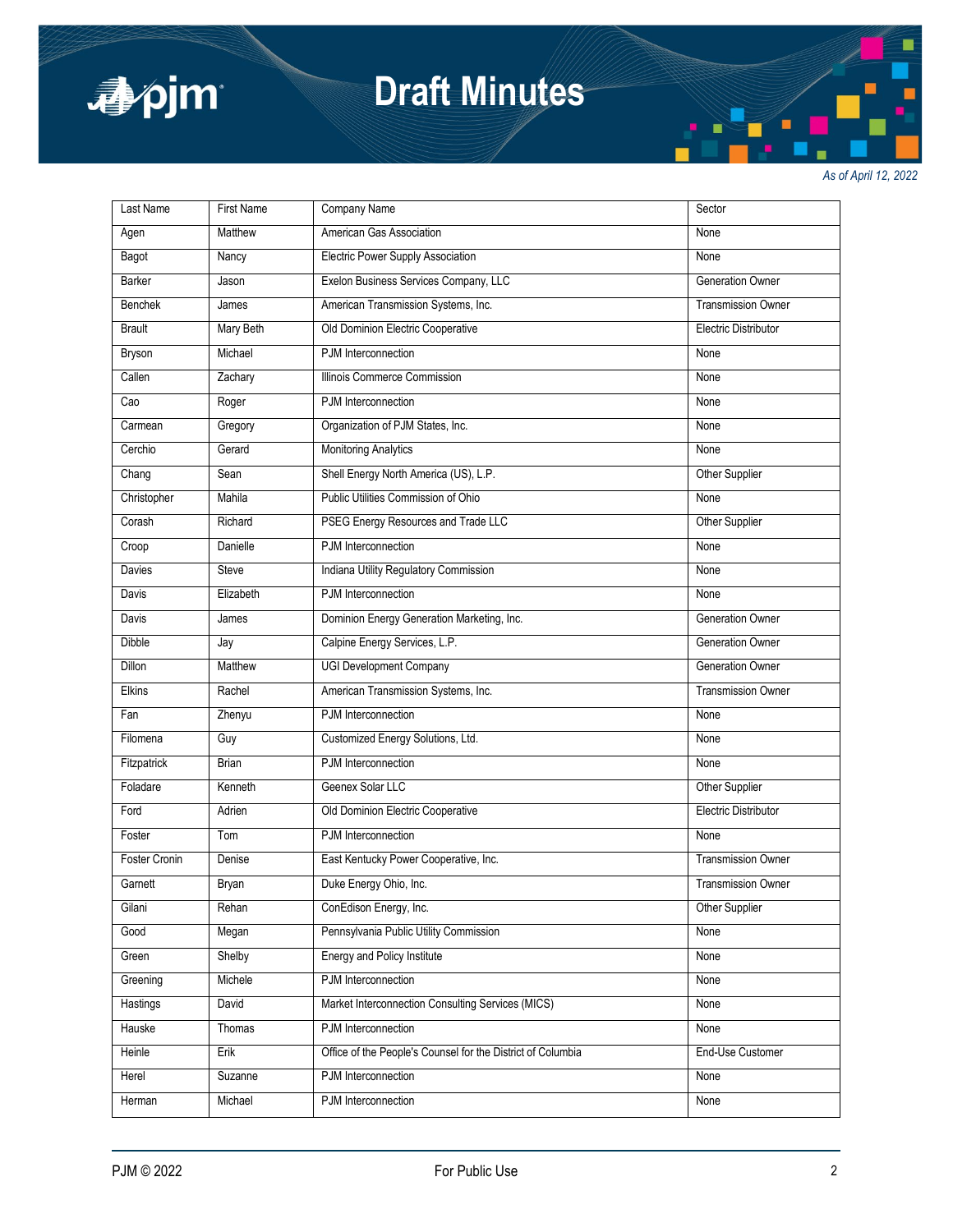

# **Draft Minutes**

*As of April 12, 2022*

| Hinson      | Dale         | Dominion Virginia Power                       | <b>Transmission Owner</b>   |
|-------------|--------------|-----------------------------------------------|-----------------------------|
| Hohenshilt  | Jennifer     | Talen Energy Marketing, LLC                   | Generation Owner            |
| Horning     | Lynn Marie   | Customized Energy Solutions, Ltd.             | None                        |
| Horstmann   | John         | Dayton Power & Light Company (The)            | <b>Transmission Owner</b>   |
| Hudis       | Gabriella    | Jersey Green Energy LLC                       | Other Supplier              |
| Hull        | Gerit        | American Municipal Power, Inc.                | <b>Electric Distributor</b> |
| Hyzinski    | Tom          | GT Power Group, LLC                           | None                        |
| ller        | Arthur       | Indiana Office of Utility Consumer Counselor  | None                        |
| Janicki     | Diane        | Boston Energy Trading and Marketing LLC       | Other Supplier              |
| Johnson     | Carl         | Customized Energy Solutions, Ltd.             | None                        |
| Josyula     | Siva         | <b>Monitoring Analytics</b>                   | None                        |
| Kogut       | George       | New York Power Authority                      | Other Supplier              |
| Lai         | Erin         | PJM Interconnection                           | None                        |
| Mabry       | David        | McNees Wallace & Nurick LLC                   | None                        |
| Maher       | Mollie       | Talen Energy Marketing, LLC                   | Generation Owner            |
| McCluskey   | Edward       | Duke Energy                                   |                             |
| McCormick   | Katharine    | Illinois Commerce Commission                  | None                        |
| McGill      | Susan        | PJM Interconnection                           | None                        |
| McGlynn     | Paul         | PJM Interconnection                           | None                        |
| McNeil      | Justin       | Kentucky Public Service Commission            | None                        |
| Midgley     | Sharon       | Exelon Business Services Company, LLC         | Transmission Owner          |
| Mihaly      | Imola        | Nautilus Power, LLC                           | <b>Generation Owner</b>     |
| Mooney      | Jeffrey      | Pennsylvania Electric Company (NUGS)          | <b>Electric Distributor</b> |
| Nix         | Emma         | Jersey Green Energy LLC                       | Other Supplier              |
| Oberleitner | Mike         | Dominion Virginia Power                       | <b>Transmission Owner</b>   |
| O'Connell   | Maggie       | Interstate Natural Gas Association of America | None                        |
| Olaleye     | Michael      | PJM Interconnection                           | None                        |
| Ondayko     | <b>Brock</b> | AEP Energy Partners, Inc. (AEP Gen Resources) | <b>Transmission Owner</b>   |
| Patel       | Keyurbhai    | PJM Interconnection                           | None                        |
| Pilong      | Christopher  | PJM Interconnection                           | None                        |
| Poulos      | Greg         | <b>Consumer Advocates of PJM States</b>       | None                        |
| Procuniar   | Jason        | Buckeye Power, Inc.                           | <b>Electric Distributor</b> |
| Roberts     | Casey        | Other                                         | None                        |
| Rodriguez   | Tomas        | Organization of PJM States, Inc.              | None                        |
| Rohrbach    | John         | Wabash Valley Power Association, Inc.         | Electric Distributor        |
| Rutledge    | Craig        | Appalachian Power Company (APCO Dedicated)    | <b>Transmission Owner</b>   |
| Sasser      | Jonathan     | Customized Energy Solutions, Ltd.             | None                        |
| Schmitt     | David        | New Jersey Board Of Public Utilities          | None                        |